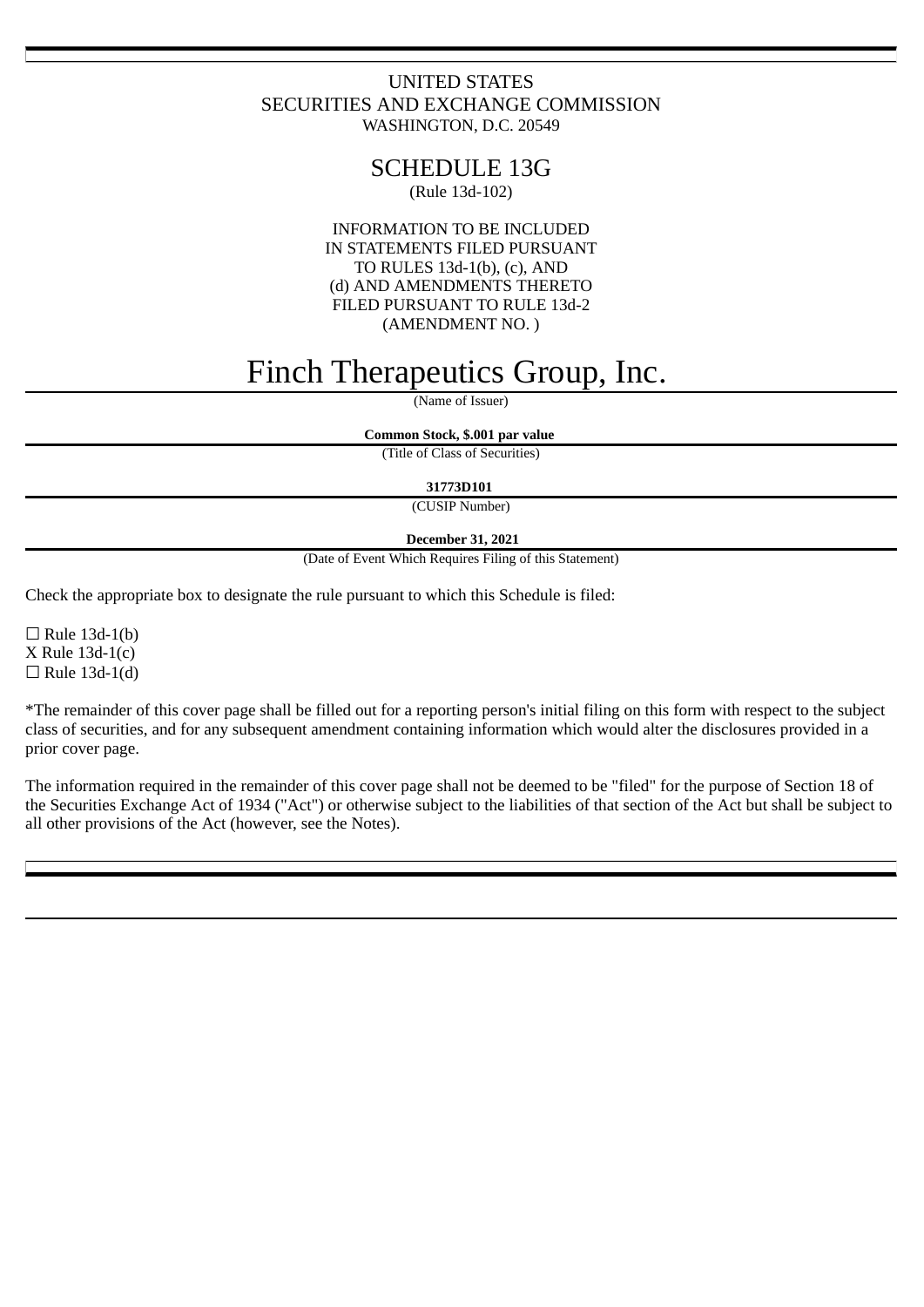|                                                 | <b>NAMES OF REPORTING PERSONS</b>                                                   |   |                                 |  |
|-------------------------------------------------|-------------------------------------------------------------------------------------|---|---------------------------------|--|
| $\mathbf{1}$                                    | Chidozie Ugwumba                                                                    |   |                                 |  |
|                                                 | <b>CHECK THE APPROPRIATE BOX IF A MEMBER OF A GROUP</b>                             |   |                                 |  |
| $\overline{2}$                                  | (a)                                                                                 |   |                                 |  |
|                                                 | (b)                                                                                 |   |                                 |  |
|                                                 | <b>SEC USE ONLY</b>                                                                 |   |                                 |  |
| 3                                               |                                                                                     |   |                                 |  |
|                                                 |                                                                                     |   |                                 |  |
|                                                 | <b>CITIZENSHIP OR PLACE OF ORGANIZATION</b>                                         |   |                                 |  |
| 4                                               | <b>United States</b>                                                                |   |                                 |  |
|                                                 |                                                                                     |   | <b>SOLE VOTING POWER</b>        |  |
|                                                 |                                                                                     | 5 |                                 |  |
|                                                 |                                                                                     |   | 3,500,000                       |  |
|                                                 |                                                                                     | 6 | <b>SHARED VOTING POWER</b>      |  |
| <b>NUMBER OF SHARES</b>                         |                                                                                     |   |                                 |  |
| <b>BENEFICIALLY</b>                             |                                                                                     | 7 | $\overline{0}$                  |  |
| <b>OWNED BY EACH</b><br><b>REPORTING PERSON</b> |                                                                                     |   | <b>SOLE DISPOSITIVE POWER</b>   |  |
| <b>WITH</b>                                     |                                                                                     |   |                                 |  |
|                                                 |                                                                                     |   | 3,500,000                       |  |
|                                                 |                                                                                     |   | <b>SHARED DISPOSITIVE POWER</b> |  |
|                                                 |                                                                                     | 8 |                                 |  |
|                                                 |                                                                                     |   | $\bf{0}$                        |  |
|                                                 | AGGREGATE AMOUNT BENEFICIALLY OWNED BY EACH REPORTING PERSON                        |   |                                 |  |
| 9                                               |                                                                                     |   |                                 |  |
|                                                 | 3,500,000                                                                           |   |                                 |  |
| 10                                              | CHECK IF THE AGGREGATE AMOUNT IN ROW (9) EXCLUDES CERTAIN SHARES (SEE INSTRUCTIONS) |   |                                 |  |
|                                                 | $\Box$                                                                              |   |                                 |  |
|                                                 |                                                                                     |   |                                 |  |
| 11                                              | PERCENT OF CLASS REPRESENTED BY AMOUNT IN ROW (9)                                   |   |                                 |  |
|                                                 | 7.37%                                                                               |   |                                 |  |
| 12                                              | TYPE OF REPORTING PERSON (SEE INSTRUCTIONS)                                         |   |                                 |  |
|                                                 |                                                                                     |   |                                 |  |
|                                                 | $\ensuremath{\text{IN}}$                                                            |   |                                 |  |
|                                                 |                                                                                     |   |                                 |  |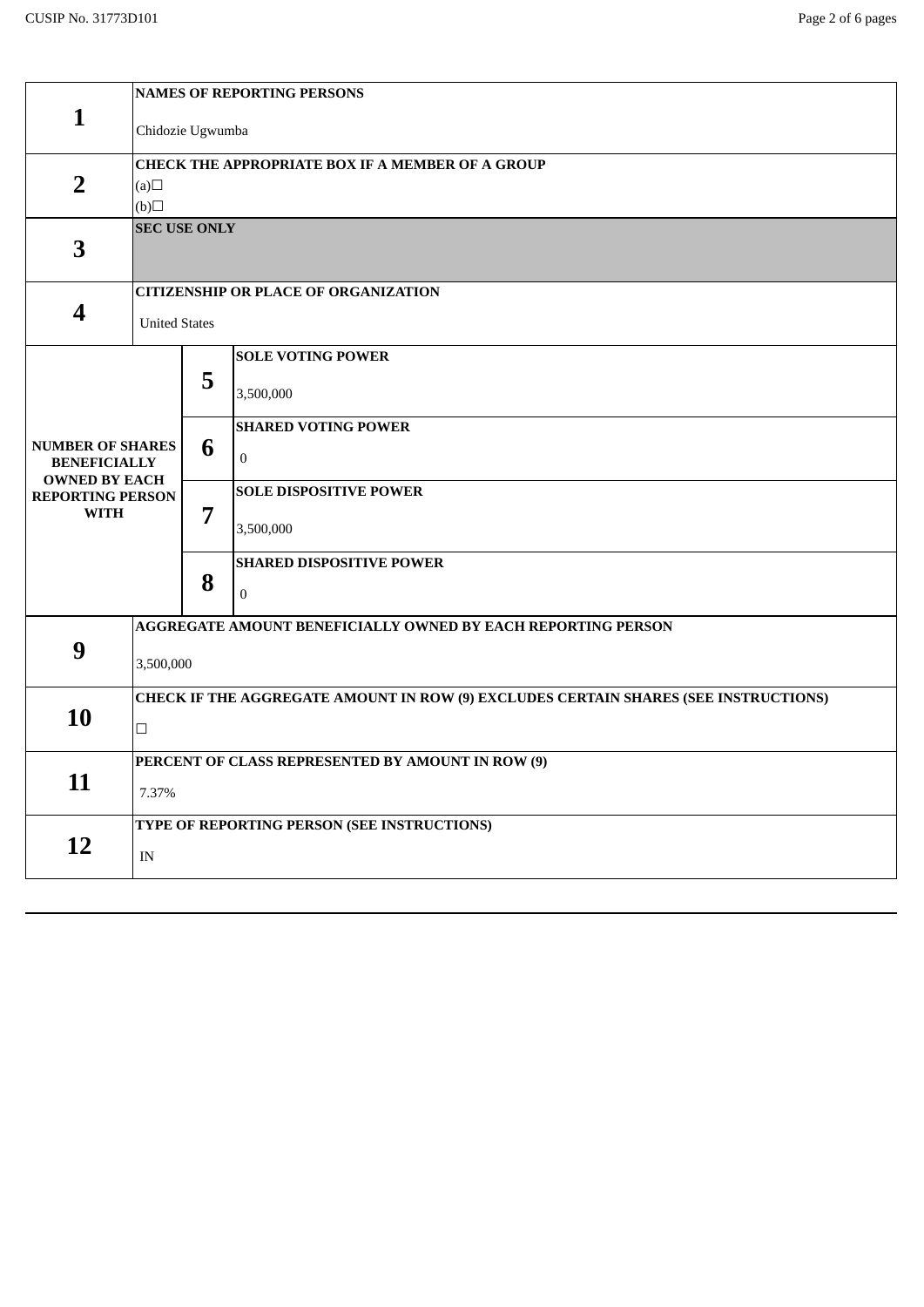| Item $1(a)$ . | <b>Name of Issuer:</b> |
|---------------|------------------------|
|               |                        |

Finch Therapeutics Group, Inc.

**Item 1(b). Address of Issuer's Principal Executive Offices:**

200 Inner Belt Road, Suite 400, Somerville, Massachusetts 02143

**Item 2(a). Name of Person Filing:**

Chidozie Ugwumba

**Item 2(b). Address of Principal Business Office or, if none, Residence:**

c/o SymBiosis Capital Management, LLC, 609 SW 8th St., Suite 365, Bentonville, AR 72712

**Item 2(c). Citizenship:**

United States

**Item 2(d). Title of Class of Securities:**

Common Stock

## **Item 2(e). CUSIP Number:**

31773D101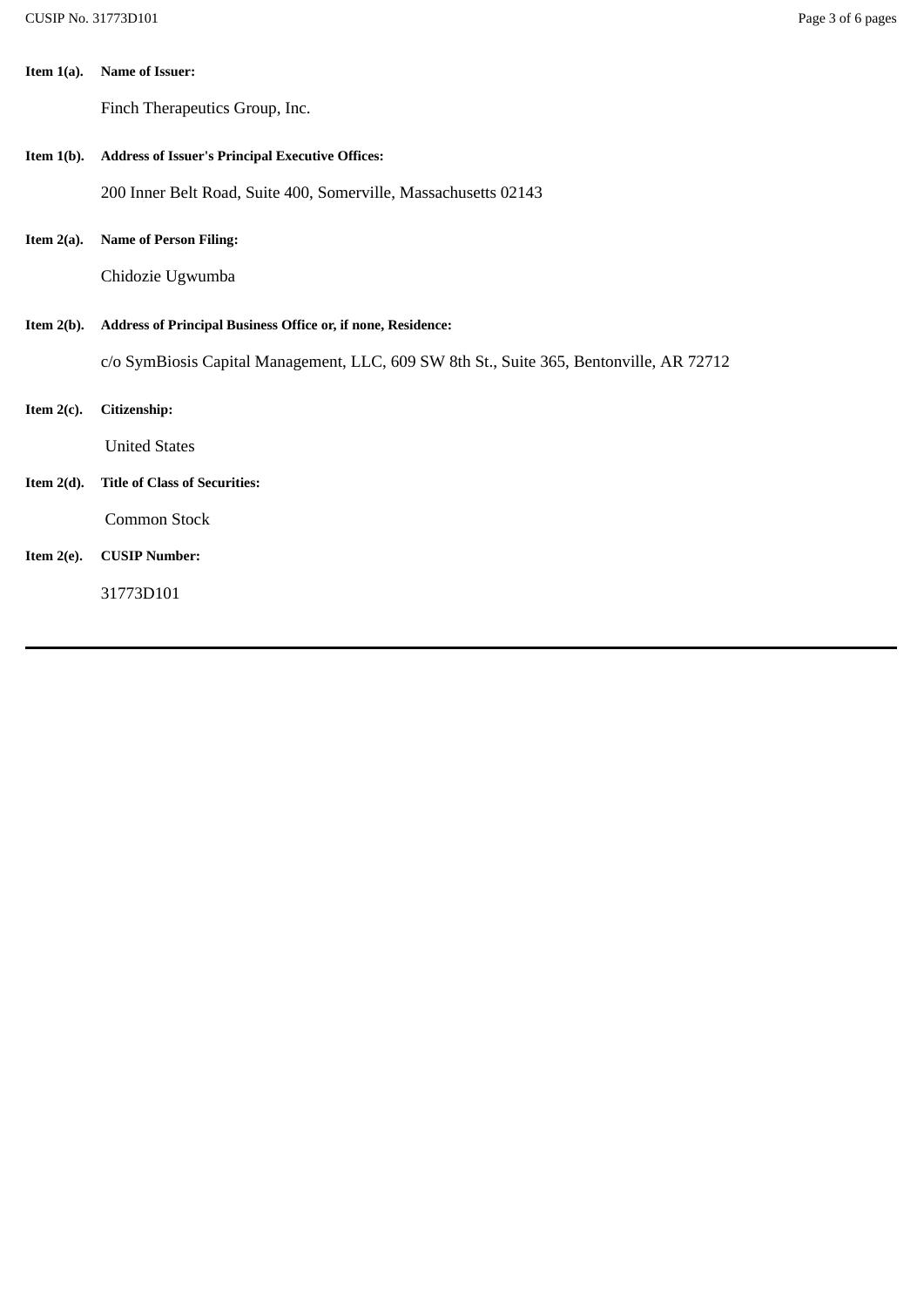## **Item 3. If This Statement Is Filed Pursuant to Sections 240.13d-1(b) or 240.13d-2(b) or (c), Check Whether the Person Filing Is a(n):**

#### Not applicable

- (a)  $\Box$  Broker or dealer registered under Section 15 of the Act (15 U.S.C. 780);
- (b)  $\Box$  Bank as defined in Section 3(a)(6) of the Act (15 U.S.C. 78c);
- (c)  $\Box$  Insurance company as defined in Section 3(a)(19) of the Act (15 U.S.C. 78c);
- (d)  $\Box$  Investment company registered under Section 8 of the Investment Company Act of 1940 (15 U.S.C. 80a-8);
- (e)  $\Box$  Investment adviser in accordance with Section 240.13d-1(b)(1)(ii)(E);
- (f)  $\Box$  Employee benefit plan or endowment fund in accordance with Section 240.13d-1(b)(1)(ii)(F);
- (g)  $\Box$  Parent holding company or control person in accordance with Section 240.13d-1(b)(1)(ii)(G);
- (h)  $\Box$  Savings association as defined in Section 3(b) of the Federal Deposit Insurance Act (12 U.S.C. 1813);
- (i)  $\Box$  Church plan that is excluded from the definition of an investment company under Section 3(c)(14) of the Investment Company Act of 1940 (15 U.S.C. 80a-3);
- (j)  $\Box$  A non-U.S. institution in accordance with Section 240.13d-1(b)(1)(ii)(J);
- (k)  $\Box$  Group, in accordance with Section 240.13d-1(b)(1)(ii)(K). If filing as a non-U.S. institution in accordance with Section 240.13d-1(b)  $(1)(ii)(J)$ , please specify the type of institution:

#### **Item 4. Ownership.**

(a) Amount beneficially owned:

3,500,000

(b) Percent of class:

7.37%

- (c) Number of shares as to which the person has:
	- (i) Sole power to vote or to direct the vote:

3,500,000

- (ii) Shared power to vote or to direct the vote:
	- $\Omega$
- (iii) Sole power to dispose or to direct the disposition of:

3,500,000

(iv) Shared power to dispose or to direct the disposition of:

0

The shares are directly held by SymBiosis, LLC. Previously, the beneficial owner of these shares was Thomas Layton Walton, by virtue of his sole voting power and dispositive power through SymBiosis, LLC. Although SymBiosis, LLC continues to hold these shares directly and Thomas Layton Walton continues to hold his pecuniary interest in these shares, the reporting person now exercises sole voting power and dispositive power through SymBiosis, LLC through a transition of that power to the reporting person (and not through a sale or other transfer of these shares).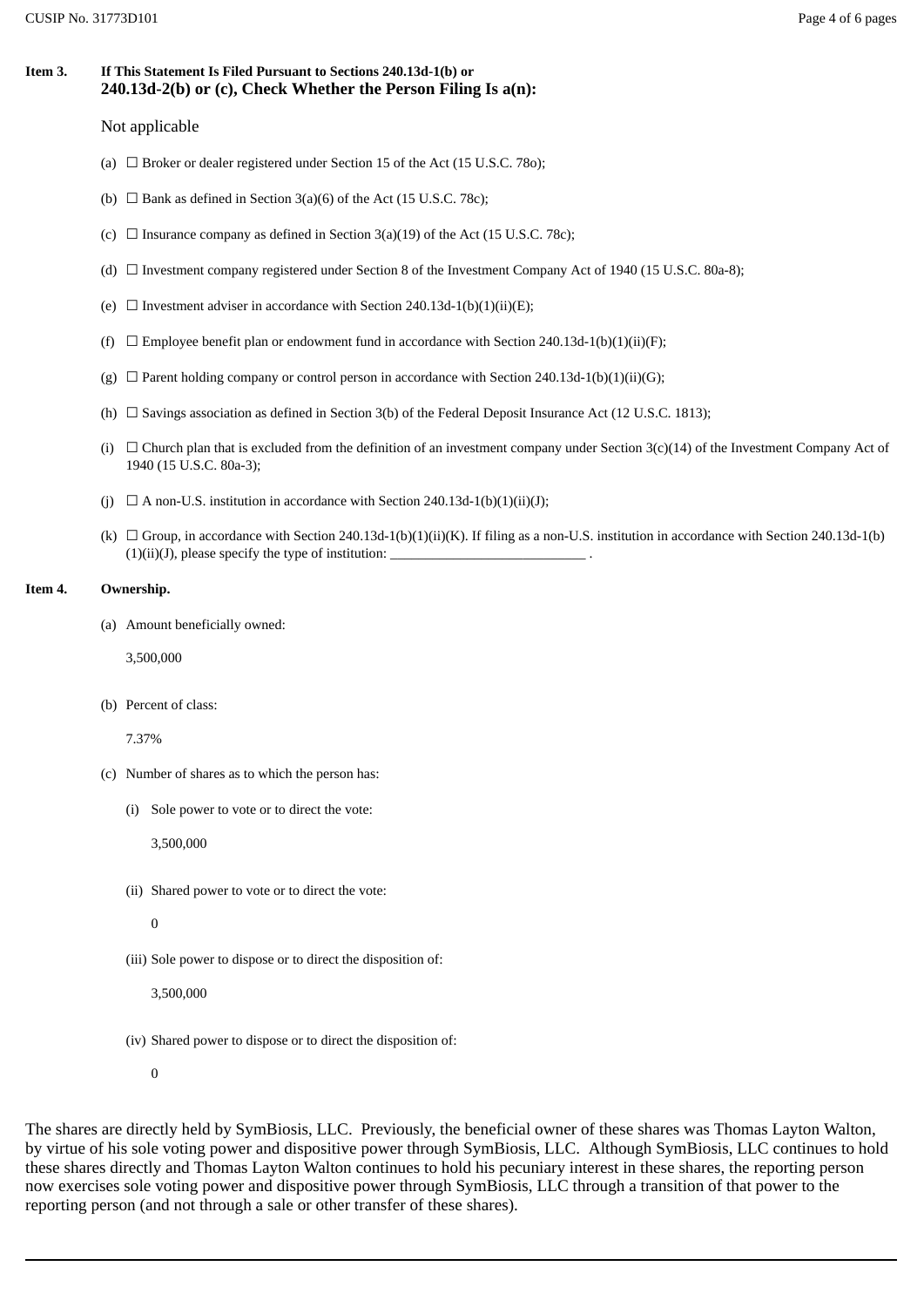### **Item 5. Ownership of Five Percent or Less of a Class.**

If this statement is being filed to report the fact that as of the date hereof the reporting person has ceased to be the beneficial owner of more than five percent of the class of securities, check the following  $\Box$ .

Not applicable

## **Item 6. Ownership of More Than Five Percent on Behalf of Another Person.**

Not applicable

Item 7. Identification and Classification of the Subsidiary Which Acquired the Security Being Reported on by the Parent Holding Company.

Not applicable

**Item 8. Identification and Classification of Members of the Group.**

Not applicable

#### **Item 9. Notice of Dissolution of Group.**

Not applicable

#### **Item 10. Certification.**

By signing below I certify that, to the best of my knowledge and belief, the securities referred to above were not acquired and are not held for the purpose of or with the effect of changing or influencing the control of the issuer of the securities and were not acquired and are not held in connection with or as a participant in any transaction having that purpose or effect, other than activities solely in connection with a nomination under § 240.14a-11.